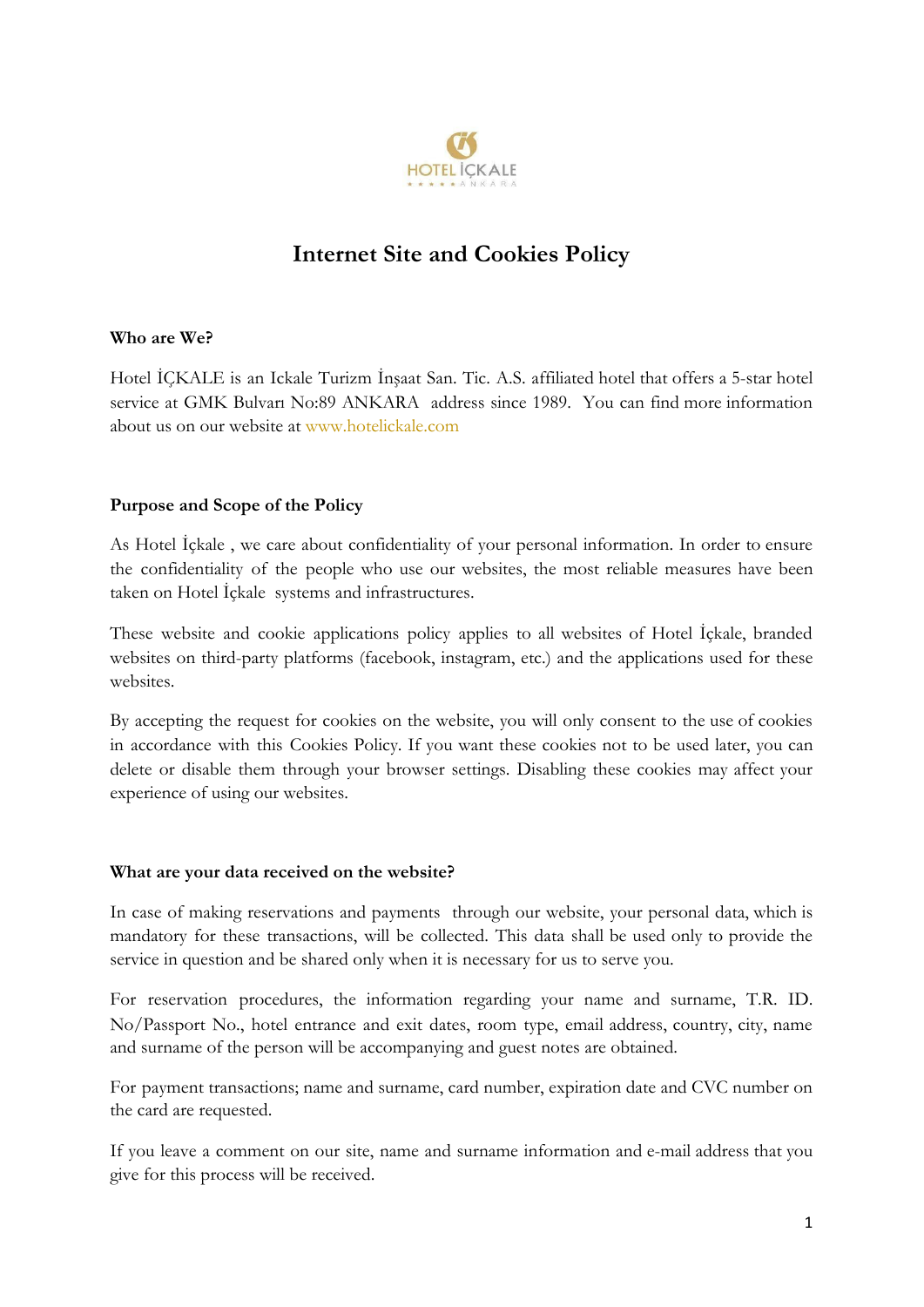The IP and log information, which is mandatory under the Law No. 5651, will be kept on the servers where our site is established in accordance with the law. These logs contain IP information and information regarding connection date-time, what is requested and data amount.

Apart from these data, cookies are used on our site for personalizing your internet experience and for advertisement purposes.

# **What are Cookie Applications?**

Cookie applications are the text files stored on your computer (or mobile devices connecting to the internet such as mobile phones, tablets, etc.) when you visit our websites. A cookie usually contains the name of the website it is taken, the life of the cookie and a unique number that has been created for it by chance.

# **Purpose of Cookies**

We use cookies to facilitate the use of our website, to make measurements to improve your experience, to customize our website for you in a more convenient way and to make future designs by evaluating the user experiences. We also use these cookies to keep anonymous statistics without getting the username. We use these cookies in order to make promotions and make notifications of Hotel İÇKALE to the people using our websites.

# **Types of the Cookies Used**

As Hotel İçkale, we can use the following types of cookies.

| <b>Cookie Type</b> | What is it for?                                                                                                                                                                                             | Does it collect personal<br>information?                                                                                                                    |
|--------------------|-------------------------------------------------------------------------------------------------------------------------------------------------------------------------------------------------------------|-------------------------------------------------------------------------------------------------------------------------------------------------------------|
| Compulsory         | These cookies enable our<br>websites to run and make you<br>take advantage of the features<br>of our site. Such as<br>remembering your previous<br>actions when you return to<br>the previous page.         | These cookies do not identify<br>your id. If you do not accept<br>these cookies, our website<br>may not work properly.                                      |
| Performance        | These cookies store<br>information such as time<br>spent on the website visited,<br>sections used, error messages<br>encountered, and provide<br>information on how we can<br>serve better to our visitors. | These cookies do not identify<br>your id. The data is taken<br>entirely anonymously and<br>helps us make our website<br>better by putting them<br>together. |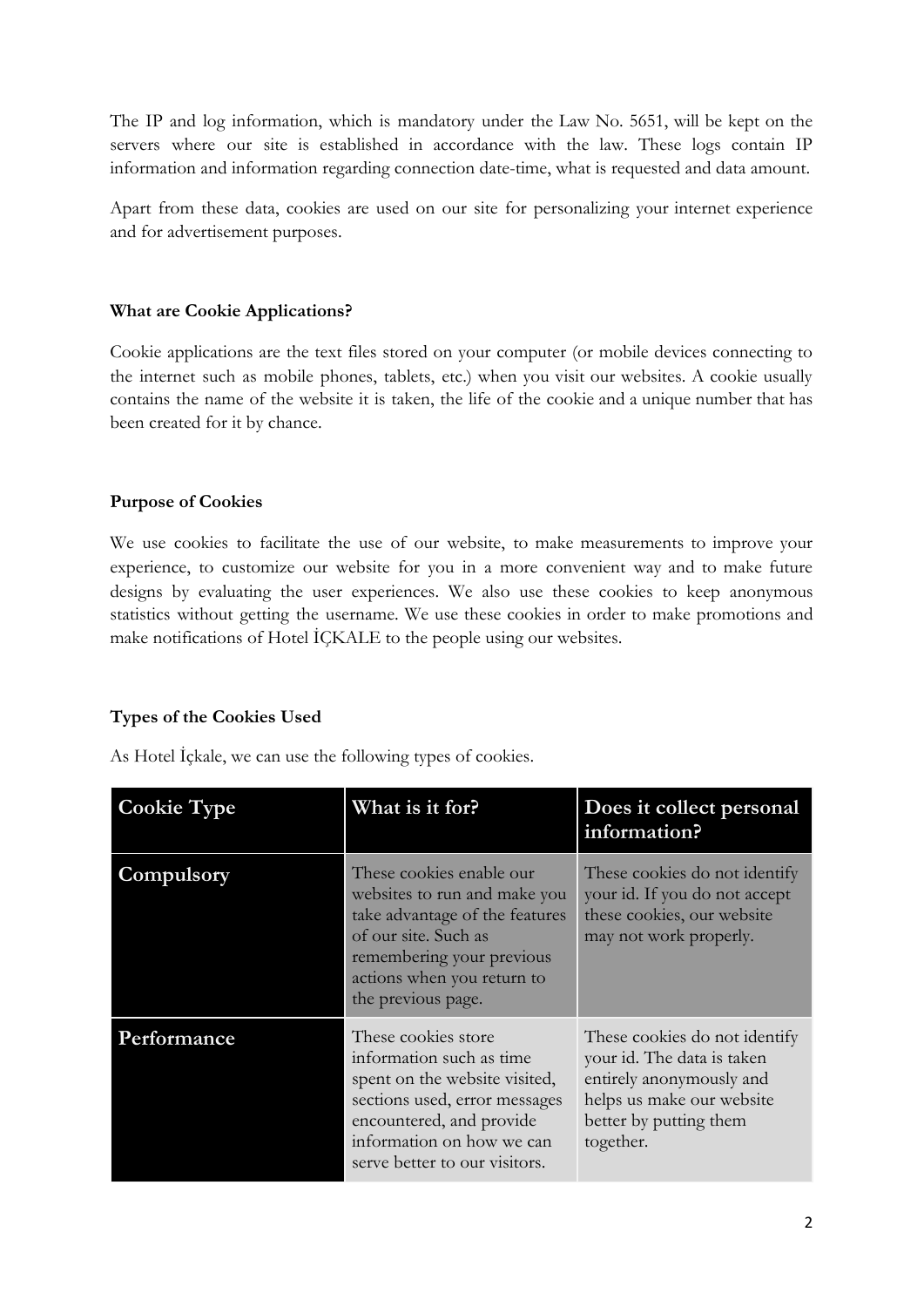| Personalization              | These cookies are essential<br>for more personalized<br>website experience. They<br>enable remembering your<br>preferences on the website.<br>In addition, they allow you to<br>use the tools such as the<br>videos integrated into the<br>website, surveys, blogs,<br>forums, etc.                                                                                                                                                                                                                                                                                                                                                                                                                                              | These cookies may collect<br>data that identifies your<br>identity such as username, etc.<br>We do not share this data<br>with third parties. Disallowing<br>the acceptance of these<br>cookies may affect website<br>performance and prevent you<br>from using certain features of<br>the website.          |
|------------------------------|----------------------------------------------------------------------------------------------------------------------------------------------------------------------------------------------------------------------------------------------------------------------------------------------------------------------------------------------------------------------------------------------------------------------------------------------------------------------------------------------------------------------------------------------------------------------------------------------------------------------------------------------------------------------------------------------------------------------------------|--------------------------------------------------------------------------------------------------------------------------------------------------------------------------------------------------------------------------------------------------------------------------------------------------------------|
| Targeting and<br>Advertising | These cookies allow you to<br>see the promotional and<br>informative ads about Spice<br>Hotel in accordance with<br>your interests. It also allows<br>us to measure the<br>performance of the<br>advertisements and<br>promotions announced<br>through third party websites<br>other than the Spice Hotel &<br>SPA website. By offering<br>targeted advertisements, it<br>prevents unwanted<br>promotions to be suggested<br>to you.<br>It can be used to remember<br>the websites you have visited.<br>We can use the information<br>obtained with these cookies<br>for having more effective<br>advertisements and<br>promotional activities by<br>sharing them with the<br>company which we receive<br>digital media service. | These cookies can collect<br>identity information by<br>following the IP addresses of<br>the people visiting our<br>website. This information is<br>used for targeted<br>advertisements and<br>promotions. We currently use<br>cookies from Facebook,<br>Yandex, Google, Youtube<br>and Instagram companies. |

# **Duration of Cookies**

Session/temporary: These cookies are deleted when you leave the website.

Periodical : These cookies are deleted after a period of time depending on usage purposes after visiting the website.

Permanent: These cookies are not deleted after you leave the website. They are kept longer.